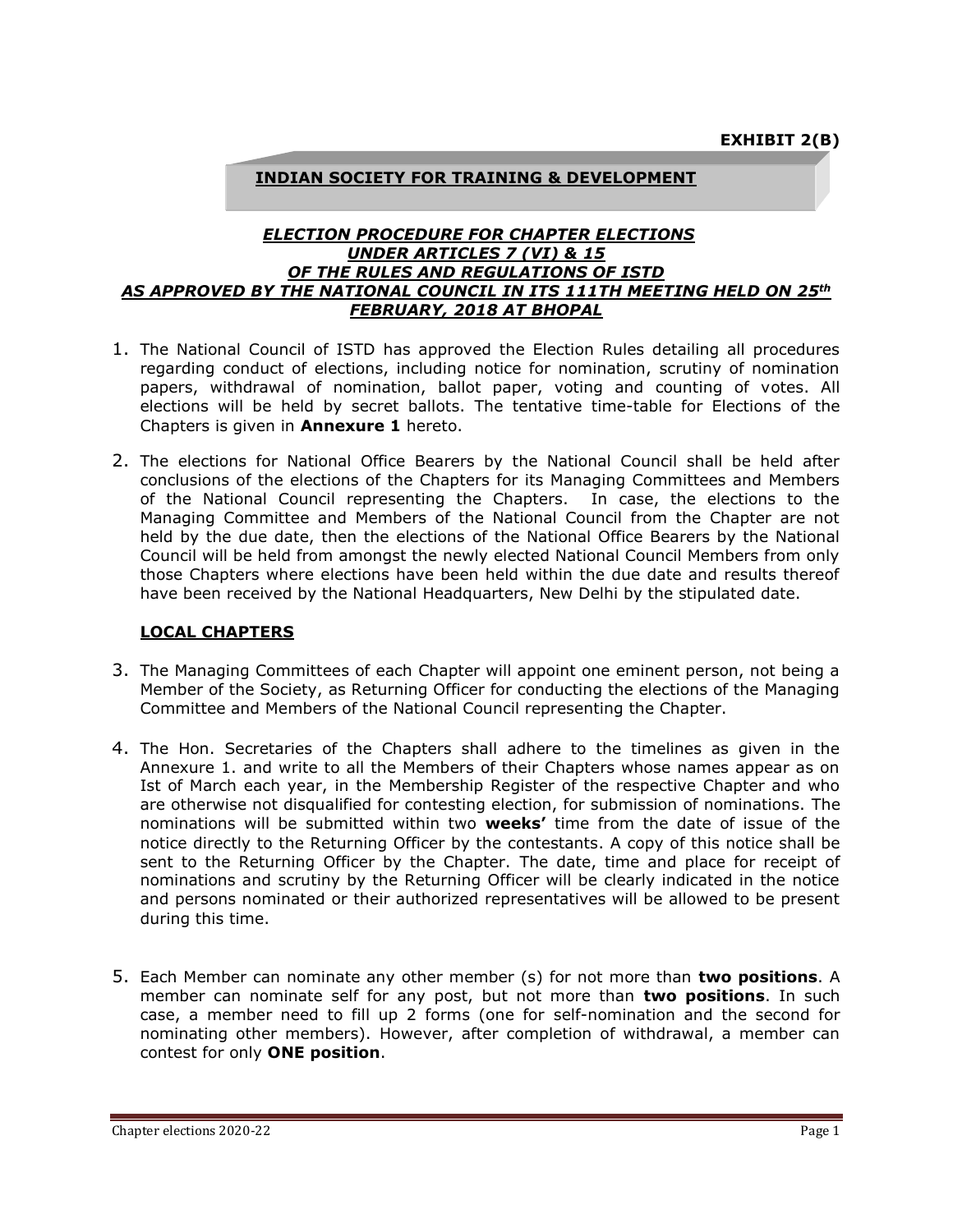- 6. The nominations will be in the prescribed format placed at **Annexure 2.** The Returning Officer will scrutinize the nominations so received by him within the allotted time schedule and send/publish, within 2 working days, the complete list of nominations accepted for all posts to each member whose nomination has been accepted for any position in the Managing Committee and Members of the National Council giving One Week's time for withdrawal of names, if any. The withdrawal shall be in writing and be sent directly to the Returning Officer within the prescribed time limit. The Returning Officer shall then prepare the final list of nominations.
- 7. A Ballot Paper as per the format given in **Annexure 3** (which will also include the names of the candidates elected unopposed) shall be prepared and signed by the Returning Officer by a **blue ink pen,** and sent directly by Speed Post by the Returning Officer within 2 working days of preparation of final list to all members of the respective chapters who have their voting rights under a covering letter, with two envelopes – one large and one small along with covering letter **(Annexure 4**). The small envelope will have the Ballot Paper inside it and will be marked as "**Ballot Paper**" on it. The Large envelope will have the complete address of the Returning Officer to whom the completed ballot paper should be sent. While sending the ballot paper, the Returning Officer will give 2 weeks' time from the date of issue for returning the ballot paper after casting the vote and indicate the place/address, date and time (i) till when the ballots will be received by him and (ii) place for opening of the ballots.

# **Disqualification**

Employees/Ex-employees, worked in any capacity of ISTD, irrespective of their Membership, are debarred to contest elections for any post to the Managing Committee or National Council for a minimum period of 05 (Five) years after retirement/resignation/cessation of employment, by any method. Any member who has been found to have committed financial irregularities in the affairs of the society has acted against the common interest of the society, directly or indirectly, has resorted to unethical practices for furtherance of their individual interest over the interest of the society, active against the collective legal decision of the society and violated the code of conduct of the membership shall stand disqualified for contesting elections to the managing committee/NC stand debarred till the loss of financial Irregularities recovered from the concerned subject to the condition of recommendation of the chapter concerned and approval of NC/AGM.

# **CASTING OF VOTES**

- (a) The ballot paper has to be completed as per the instructions given in it (contained on the ballot paper itself). The vote can be cast in the space specified, for any number of positions, subject to the maximum number indicated for each post on the ballot paper. In case of any alteration or over writing or placing the voting marking in a wrong place, the ballot paper shall be rejected. Before voting, the voters must that the Ballot paper is not a photocopy and is original and is containing the signature of the Returning Officer. The voter should not make any marking, signature or any other writing on the Ballot Paper.
- (b) After completion, the ballot paper should be kept inside the small envelope marked "Ballot Paper" sent by Returning Officer for the purpose and properly sealed so that no tampering can take place.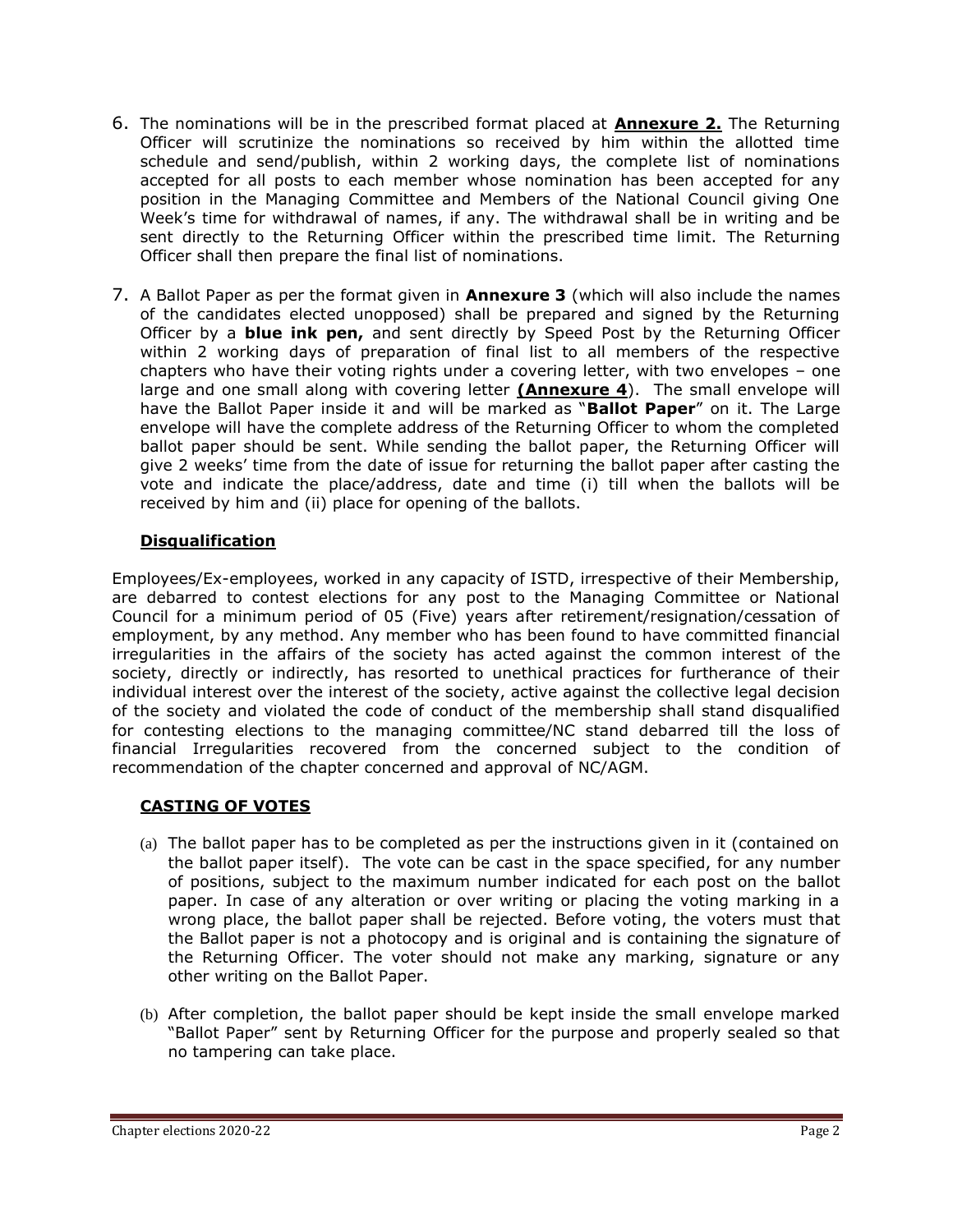- (c) The sealed small envelope containing the completed ballot paper along with the covering letter signed by the member should be placed inside the big envelope having address of the Returning Officer (also supplied by the Returning Officer) and pasted well to avoid any tampering. The sealed portion of the big envelope will be attested by member's signature. The signed covering letter by the member must not be kept inside the small envelope, otherwise the Ballot Paper will be rejected. Similarly, the sealed small envelope with the Ballot Paper inside should not contain any signature of the member, even on the flap of the small envelope. Otherwise the Ballot Paper will be rejected straightway.
- (d) The sealed big envelope containing the sealed small envelope and signed covering letter should be sent by the members to the Returning Officer only so as to reach the Returning Officer on or before the date and time fixed for their receipt. It is advisable to send the ballot paper well in advance so as to reach the same on time by the Returning Officer.
- (e) The sealed big envelope received late beyond stipulated date and time by the Returning Officer shall not be opened and shall not be taken into consideration as a legal ballot. The Returning Officer will record the date and time of receipt of such delayed ballot papers.
- (f) All the big envelopes containing the covering letter and sealed ballot papers received by the Returning Officer will be kept in his/her safe custody preferably in a sealed box and opened only at the place, date and time previously fixed by the Returning Officer where the contesting candidates or their authorized representatives will be allowed to be present.
- 8. The election results shall be completed by the Returning Officer before the stipulated date and communicated simultaneously to the Hony. Secretary and Chairperson of the Chapter and Director of the National Headquarter of the Society. Details of number of votes polled, rejected and candidate wise polling details must be informed by the Returning Officer to National Headquarter for their information and records. Without these details, results will not be published.

# **GENERAL**

9. The consent of the candidate contesting the elections shall include a declaration that he has paid the membership subscription for the year for which the elections are held. Accordingly, the consent will include the following additional sentence:

#### **"I hereby confirm that I have paid the membership subscription for the FY in which the election is being held/ I am a Life Member."**

Any false statement will disqualify the candidate at the time of counting of votes or any other time it is found that it was a wrong statement.

10.No nomination shall be made for any position unless the consent of the person being nominated has been obtained in the nomination form. It will not be necessary in case of self-nominations.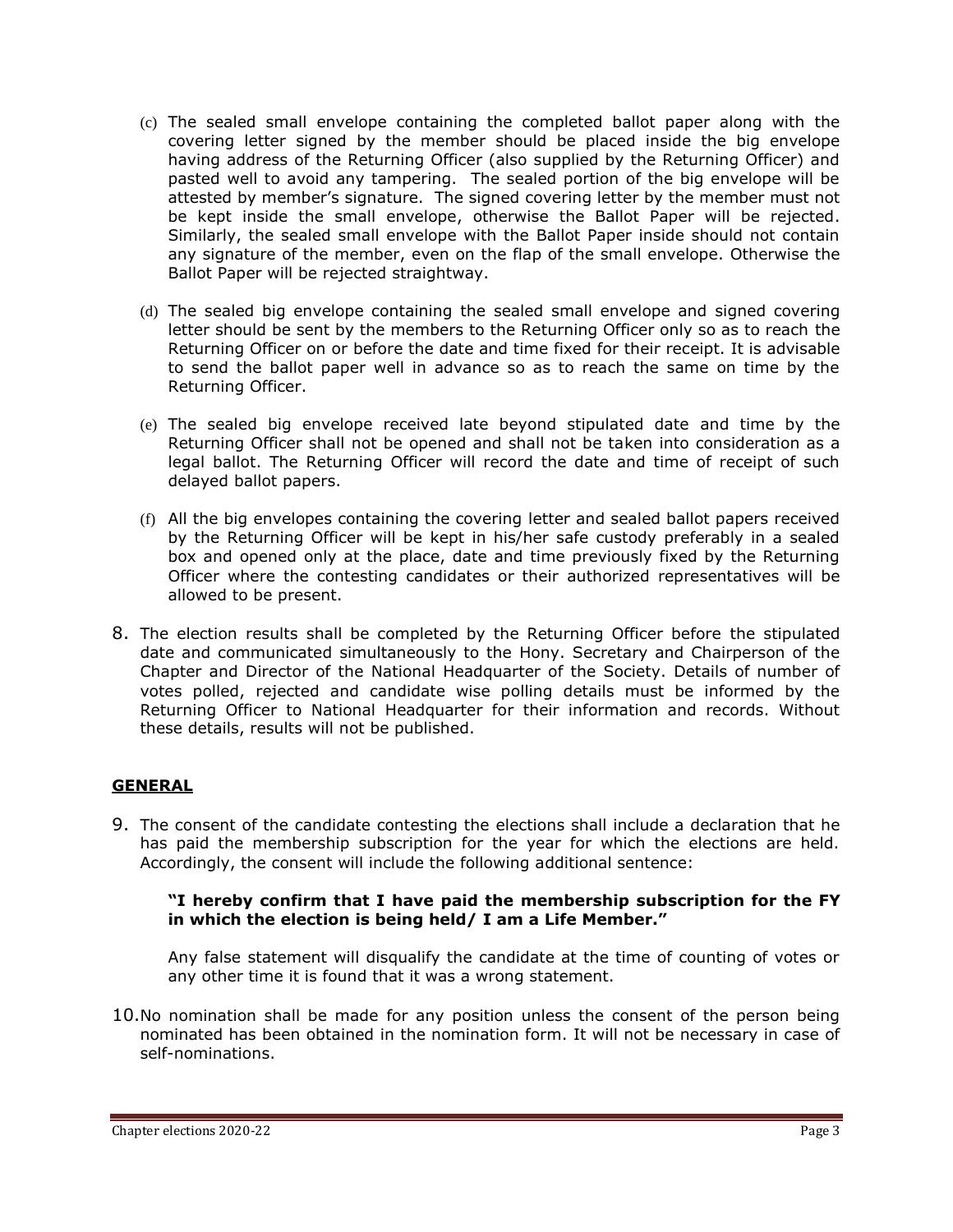- 11.The Ballot Paper has to be completed only for the position(s) in the Managing Committee representing the Chapter which are being contested. The members should not cast more number of votes than required for various positions in the Managing Committee that are being contested, as specified in the ballot paper against that position. If the votes cast against any position are more than what is stipulated for that position, then all the votes so cast for that position only will be declared as invalid votes.
- 12.The decision of the Returning Officer shall be final and the Managing Committee/General Body shall have no power to review/revise or amend it.
- 13.The dates mentioned in these rules and summarized in **Annexure 1** are to be adhered to unless in exceptional circumstances in which case all members shall be informed of the change in dates and a meeting of the General Body of the Chapter called within one month to ratify the decision changing the dates or postponing the elections.
- 14. If the Hony. Secretaries of the Chapters fail to take action as provided herein, the respective Chairpersons shall take charge for holding elections and shall follow the procedure laid herein.
- 15.A member of the Society can nominate himself and /or any number of other members for Managing Committee for Chapter elections for any post upto two positions only, however, the consent of the persons nominated for Managing Committee elections must accompany the nomination form to be submitted to the Returning Officer. In the absence of this consent from any person nominated, his nomination will become invalid. However, no such consent shall be necessary for self-nomination.
- 16.Returning Officer must authenticate by signing each ballot paper and covering letter before issuing them.
- 17. (a) When the ballot papers are counted and tie situation becomes known, the Returning Officer will immediately inform the candidates having the tie, the date and time of draw of lots. The candidates or their representatives will be permitted to attend the draw of lots as fixed by the Returning officer.

(b) The Returning Officer will give opportunity to the candidates having the tie, to withdraw even at this stage so that only one candidate is finally left, who can be declared elected. Withdrawal by letter/e-mail can be accepted till the time announced for draw of lots.

(c) Failing any withdrawal as per (b) above, the Returning Officer will decide the matter by draw of lots among the candidates having the tie. Any complaint against the election process or candidate(s) must be made to the Returning Officer before the election commences. No complaint under any circumstances will be entertained after the elections.

- 18.The Chapter will reimburse all expenses incurred by the Returning Officer in conducting the elections and may decide payment of honorarium if any to the Returning Officer.
- 19.After the introduction of GST by the Govt. of India, each Chapter is to have a GST number and for the implementation of GST, the main Office Bearers will be required to share details of their PAN and Aadhar Number or any other requirements under the Statute from time to time. This is a mandatory requirement and hence any Member contesting for the positions of Chairman, Vice-Chairman, Hon. Secretary and Hon. Treasurer will give an undertaking to provide necessary details if elected. Non-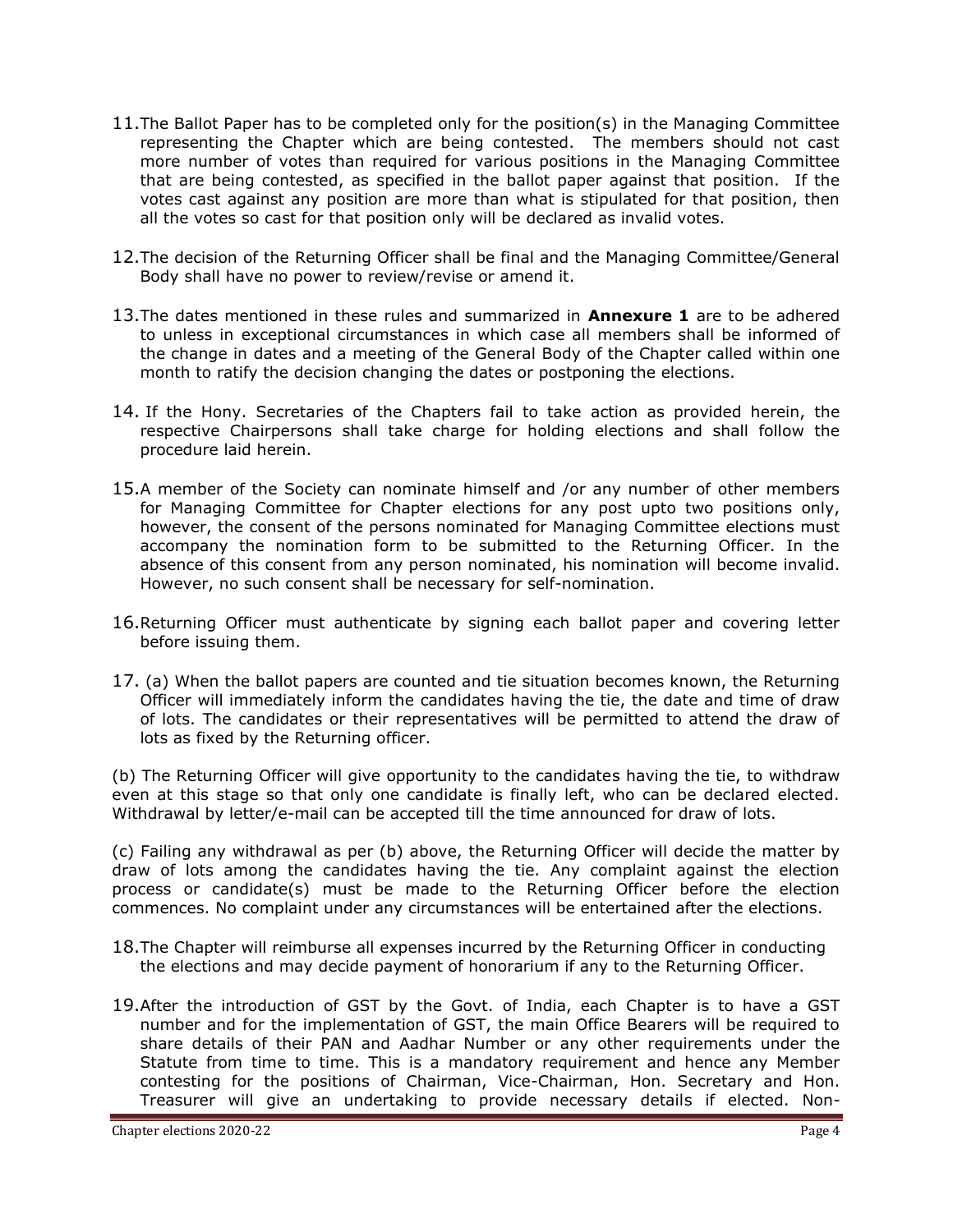compliance of this requirement will lead to their unseating and election of the person who has got the second highest number of votes for the respective positions. Where none of the Office bearers comply this requirement, NHQ will form adhoc committee with people complying with those requirements and conduct the election process afresh.

\_\_\_\_\_\_\_\_\_\_\_\_\_\_\_\_\_\_\_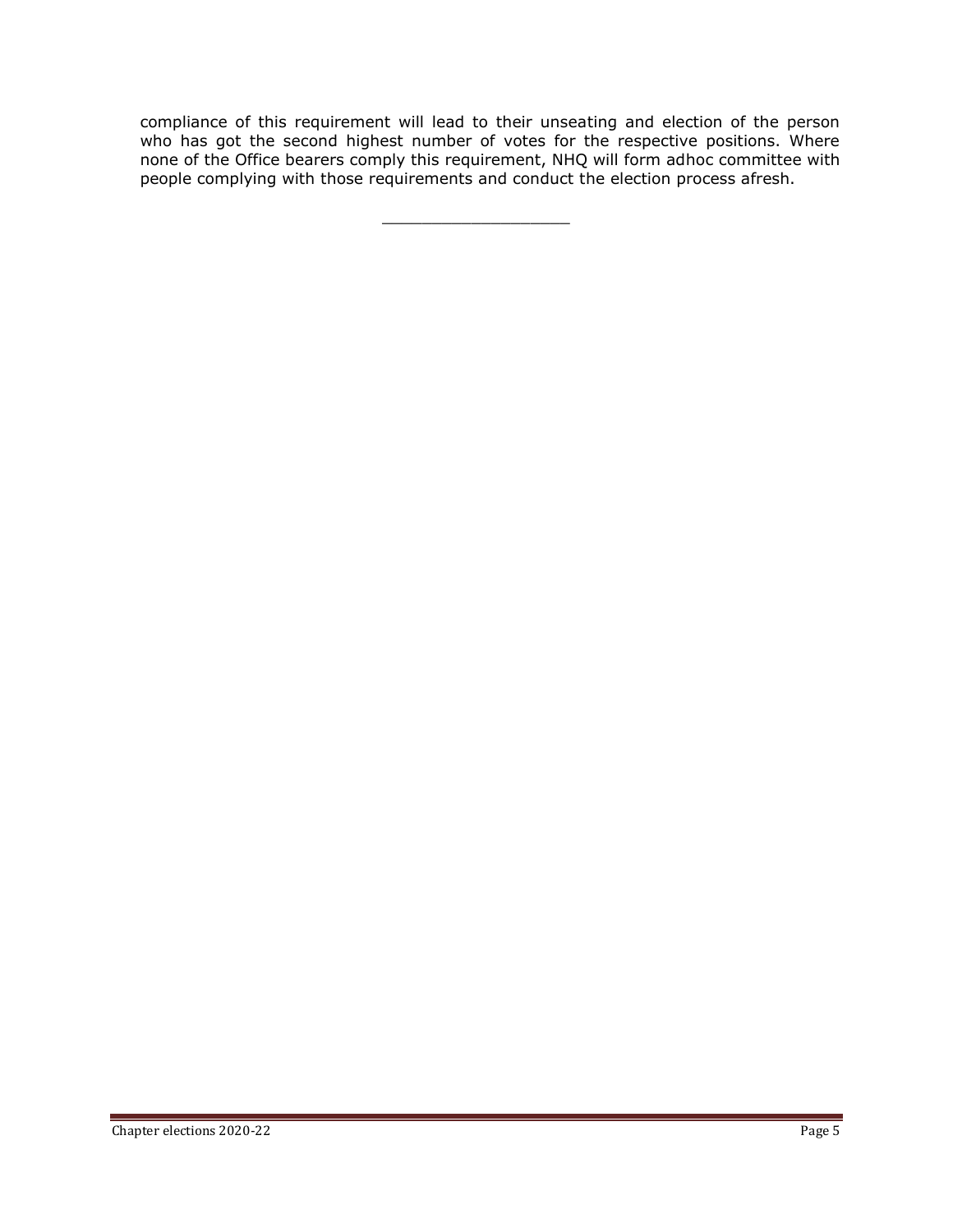### Annexure 1

## **TENTATIVE TIME SCHEDULE FOR CHAPTER ELECTIONS FOR THE YEAR 2020-22**

| 1. | LETTER INVITING NOMINATIONS         | AUGUST 01 <sup>th</sup> , 2020 Saturday  |
|----|-------------------------------------|------------------------------------------|
|    |                                     |                                          |
| 2. | RECEIPT OF NOMINATIONS AND SCRUTINY | AUGUST 14th, 2020 Friday (3.00 p.m.)     |
|    |                                     |                                          |
| 3. | <b>CIRCULATION FOR WITHDRAWALS</b>  | AUGUST 17th, 2020 Monday                 |
|    |                                     |                                          |
| 4. | RECEIPT OF WITHDRAWALS              | AUGUST 24th, 2020 Monday (5.00 p.m.)     |
|    |                                     |                                          |
|    |                                     |                                          |
| 5  | <b>CIRCULATION OF BALLOT PAPERS</b> | AUGUST 27th, 2020 Thursday               |
|    |                                     |                                          |
|    |                                     | SEPTEMBER 09th, 2020 Wednesday (5.00     |
| 6  | RECEIPT OF BALLOT PAPERS            | p.m.                                     |
|    |                                     |                                          |
| 7. | COUNTING OF BALLOT PAPERS           | SEPTEMBER 09th, 2020 Wednesday           |
|    |                                     |                                          |
|    | SUBMISSION OF RESULTS TO NATIONAL   |                                          |
| 8. | HEADQUARTERS.                       | SEPTEMBER 11 <sup>th</sup> , 2020 Friday |

**Note: This is a tentative schedule, if need be internal adjustment of dates can be done, however the date of submission of results to National Headquarters will remain unchanged.**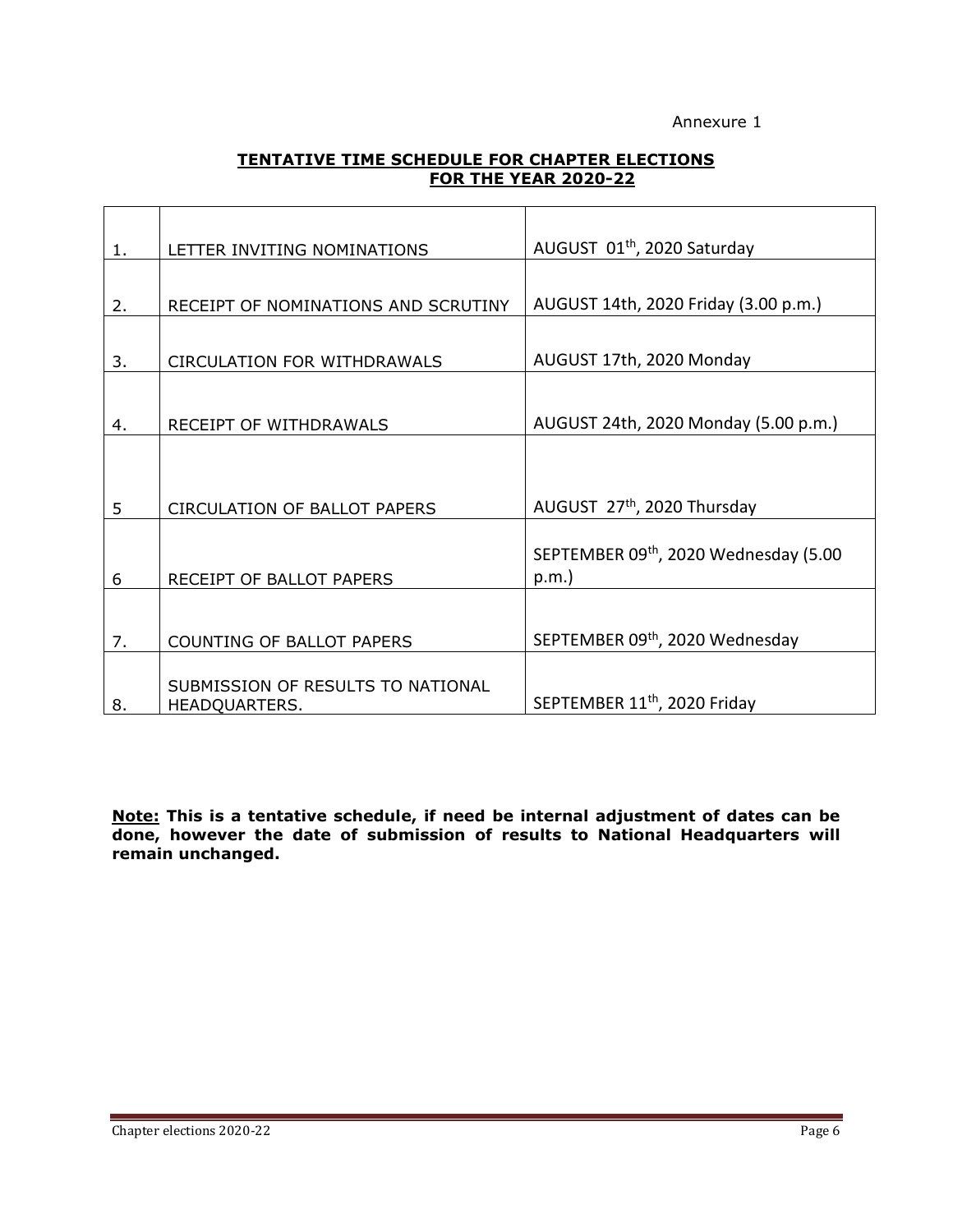#### **Annexure 2**

#### **INDIAN SOCIETY FOR TRAINING & DEVELOPMENT**

----------------------------------------- Chapter

**Elections to the (i) Managing Committee and (ii) Members of the National Council for the years 2020-22.**

#### **NOMINATION FORM (Part A, B & C)**

#### **(A) I nominate the following ISTD members for positions shown against each name: (also for self-Nomination)**

| <b>Position</b>                                                                        | <b>Name of the Nominee</b> | <b>Nominee's Address</b> |  |  |
|----------------------------------------------------------------------------------------|----------------------------|--------------------------|--|--|
| Chairperson                                                                            |                            |                          |  |  |
| Vice - Chairperson                                                                     |                            |                          |  |  |
| Hon. Secretary                                                                         |                            |                          |  |  |
| Hon. Treasurer                                                                         |                            |                          |  |  |
| Member of the Committee<br>(4 Members to be elected)<br>1.                             |                            |                          |  |  |
| 2.                                                                                     |                            |                          |  |  |
| 3.                                                                                     |                            |                          |  |  |
| 4.                                                                                     |                            |                          |  |  |
| Member of the National<br>Council<br>("X" number of members to<br>elected)<br>1.<br>2. |                            |                          |  |  |

The consent of the person/persons nominated above is appended. **(Consent certificate is not required for self-nomination)**

Signature of Member ---------------------

Name----------------------------------

Membership No-------------------

Date: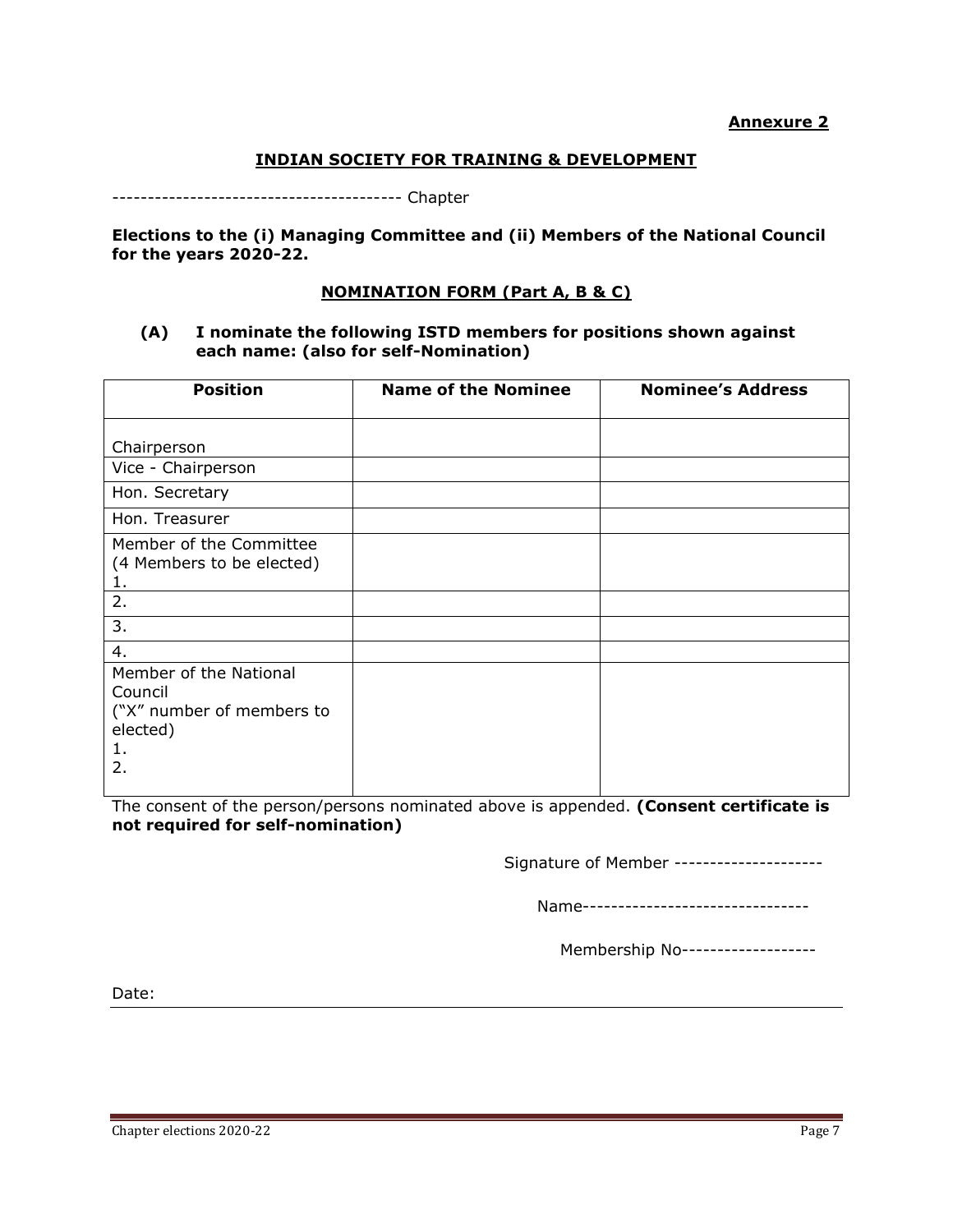# **B***. CONSENT CERTIFICATE (NOT REQUIRED FOR SELF NOMINATION)*

## **I GIVE MY CONSENT FOR MY NOMINATION AS ABOVE.**

1. Signature--------------- Name-----------------------------Membership No. -------------- ---------

Date--------------

2. Signature--------------- Name---------------------------------- Membership No. -----------------------

Date--------------

## **C. DECLARATION (to be filled by all contesting candidates)**

- 1. I hereby given an undertaking that if elected, I shall devote adequate time and energy to effectively carry out the tasks and responsibilities attached to that office and abide the Rules and Regulations of the Society. I hereby confirm that I have paid the membership subscription for the FY in which the election is being held /I am a Life Member. **I am not in the Disqualified category.**
- 2. I hereby declare that I will abide by the requirements of all statutory provisions as provided in the Election Rules. On my election, I will submit my Aadhar No, PAN No and any other details required under any Statutes from time to time and as required by NHQ on demand.

#### **Disqualified category**

Employees/Ex-employees, worked in any capacity of ISTD, irrespective of their Membership, are debarred to contest elections for any post to the Managing Committee or National Council for a minimum period of 05 (Five) years after retirement/resignation/cessation of employment, by any method. Any member who has been found to have committed financial irregularities in the affairs of the society has acted against the common interest of the society, directly or indirectly, has resorted to unethical practices for furtherance of their individual interest over the interest of the society, active against the collective legal decision of the society and violated the code of conduct of the membership shall stand disqualified for contesting elections to the managing committee/NC stand debarred till the loss of financial Irregularities recovered from the concerned subject to the condition of recommendation of the chapter concerned and approval of NC/AGM.

Signature with name (self-nomination) -------------------------------------

Signature with name (Nominated candidates) 1. ----------------------------------

2.------------------------------------

Chapter elections 2020-22 Page 8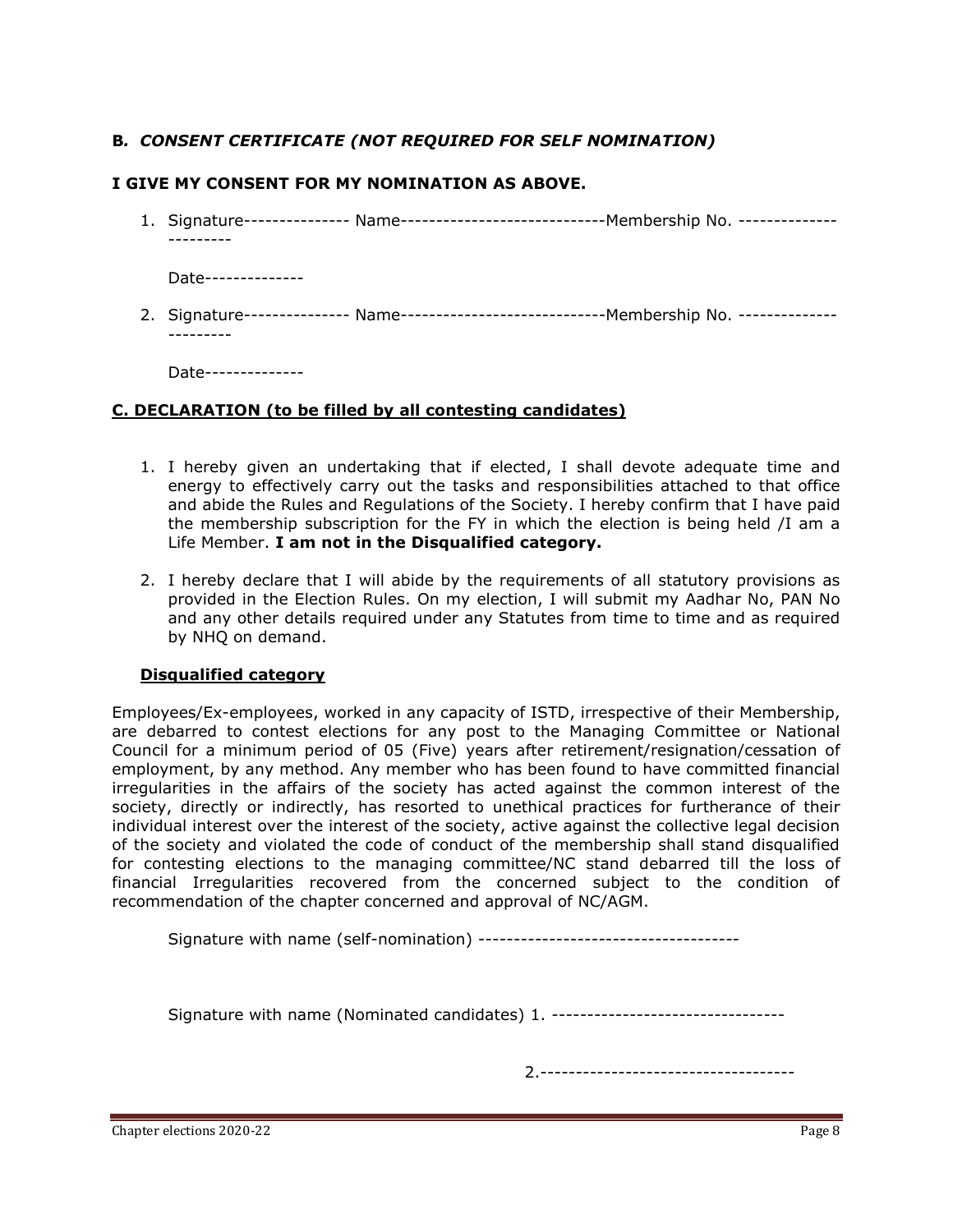Date--------------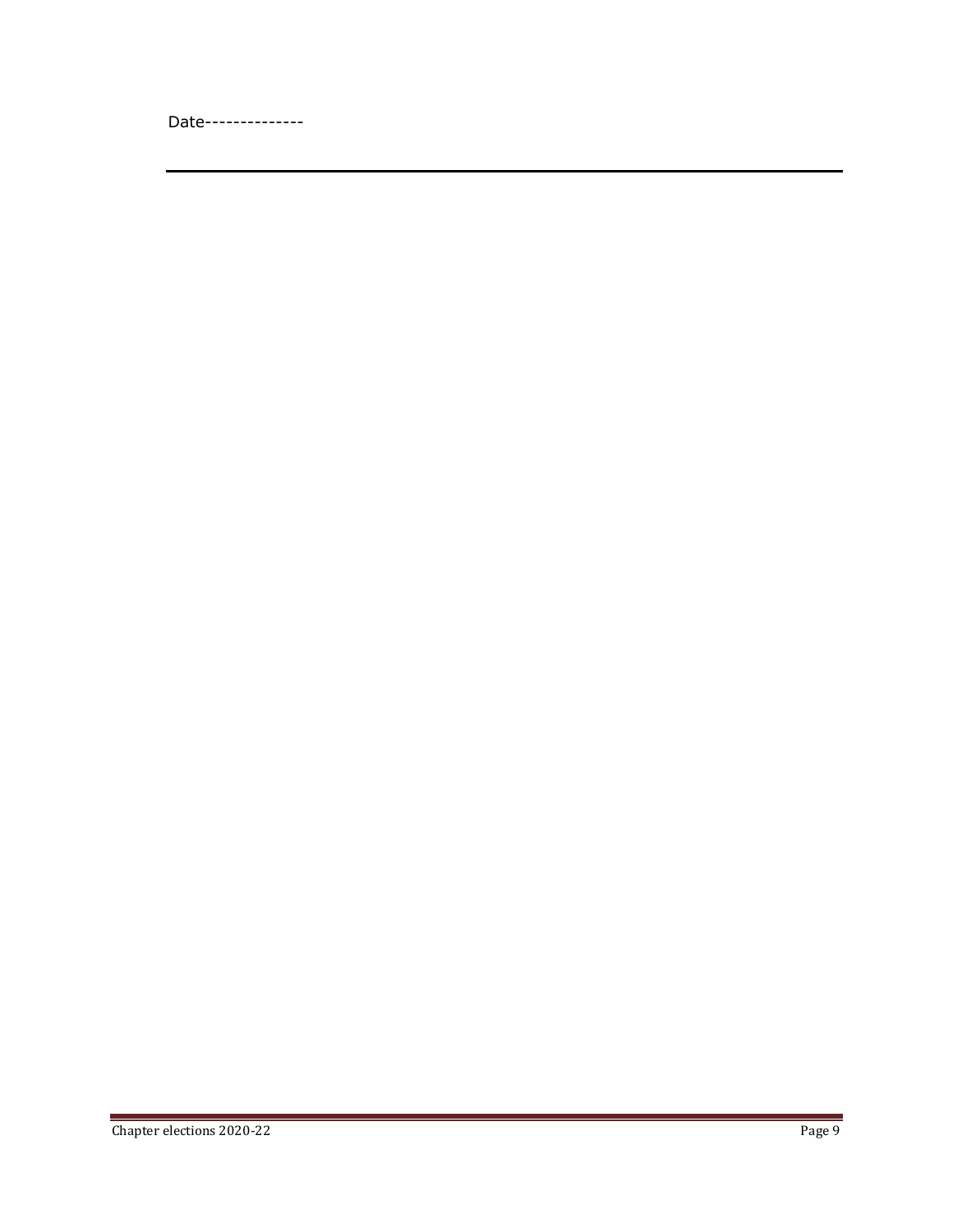Annexure 3

# *INDIAN SOCIETY FOR TRAINING & DEVELOPMENT*

…………………………… Chapter

ELECTIONS TO THE (i) MANAGING COMMITTEE AND (ii) MEMBERS OF NATIONAL COUNCIL FOR THE YEARS 2020-22.

|             | vote.             | SI. No. Position                | Name & Address         | Please Mark(X) for casting |
|-------------|-------------------|---------------------------------|------------------------|----------------------------|
|             | 1.                | CHAIRPERSON                     | 1.<br>2.               | <b>VOTE ONE ONLY</b>       |
|             | 2.                | VICE - CHAIRPERSON              | 1.                     | <b>VOTE ONE ONLY</b>       |
|             |                   |                                 | 2.                     |                            |
|             | 3.                | <b>HON.TREASURER</b>            | 1.<br>2.               | <b>VOTE ONE ONLY</b>       |
|             | 4.                | <b>HON.SECRETARY</b>            | 1.<br>2.               | <b>VOTE ONE ONLY</b>       |
| <b>FOUR</b> | 5.                | <b>MEMBERS</b>                  | 1.                     | <b>VOTE NOT MORE THAN</b>  |
|             |                   | (FOUR MEMBERS TO BE<br>ELECTED) | 2.<br>3.<br>4.         |                            |
|             | 6.<br><b>THAN</b> | MEMBERS OF                      | 1.<br>NATIONAL COUNCIL | <b>VOTE NOT MORE</b><br>Ż. |
|             |                   | (X) members to be<br>Elected)   | 3.                     |                            |

# **BALLOT PAPER**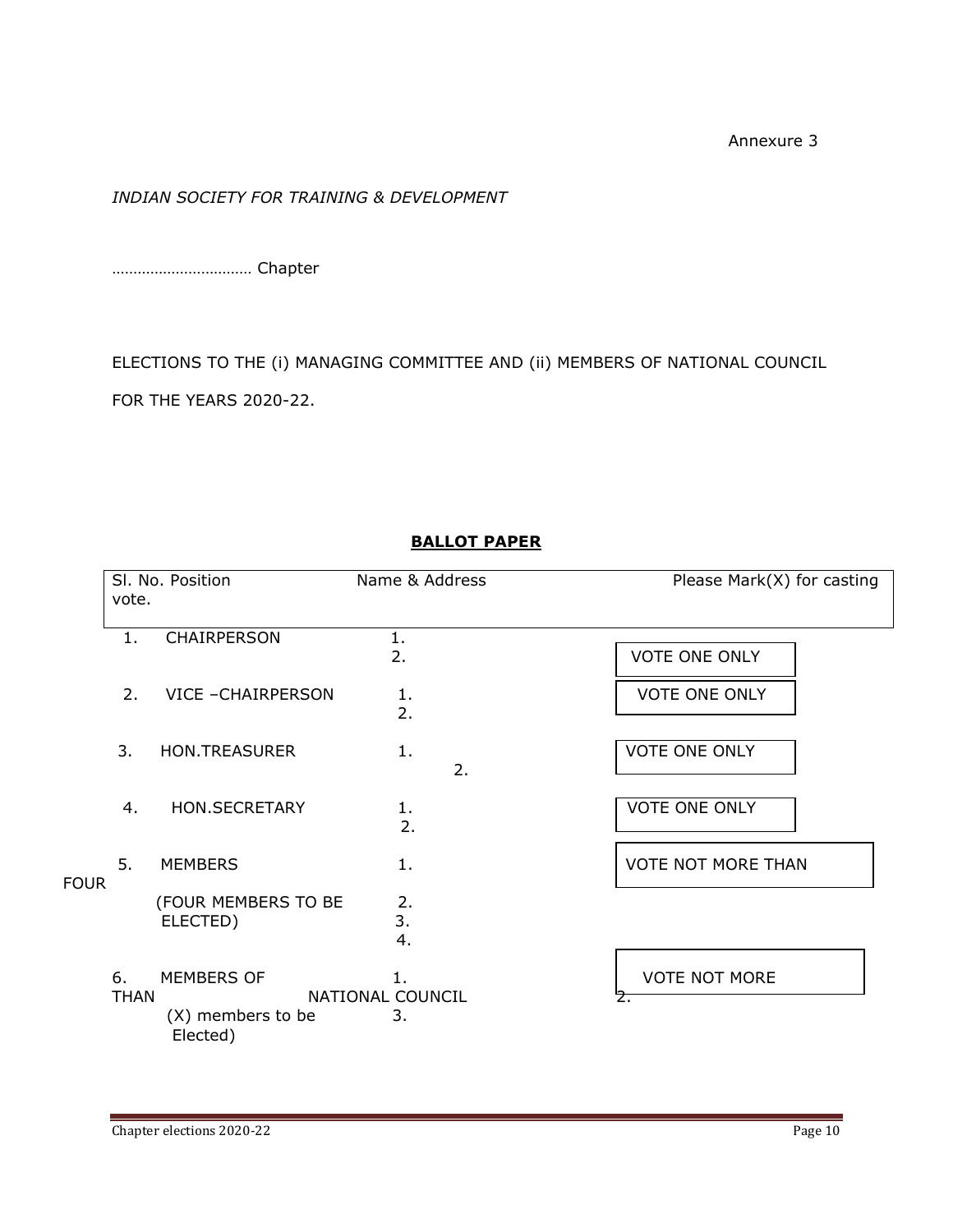-------------------------------------------------------------------------------------------------------------

#### **Please vote by putting a cross(X) against each position.**

- (a) The maximum number is indicated in the last column. The votes can be cast for any Candidate subject to this maximum number.
- (b) Names of posts for which unopposed elections have taken place is indicated in the Ballot Paper and votes are not to be cast for them.
- (c) If the No. of votes cast against any position is in excess of what is mentioned in the last
- column, then all the votes for that position will be held as invalid.

(d) Please do not sign on the ballot paper. Completed ballot paper should be kept inside small

Envelope and sealed by the member. Signature is necessary on the covering letter by the member to be separately put inside the big envelope along with the sealed small envelope containing the ballot paper.

 $\_$ 

#### **COVERING LETTER**

Dated………………………

--------------------------

Shri ………………………………….

Returning Officer

…………………………………………

………………………………………

Dear Sir/Madam,

I am submitting the ballot paper duly completed in respect of the elections of the Managing Committee Members for Chapter elections for the year -------------------.

Thanking you,

Yours faithfully,

Chapter elections 2020-22 Page 11

**Annexure 4**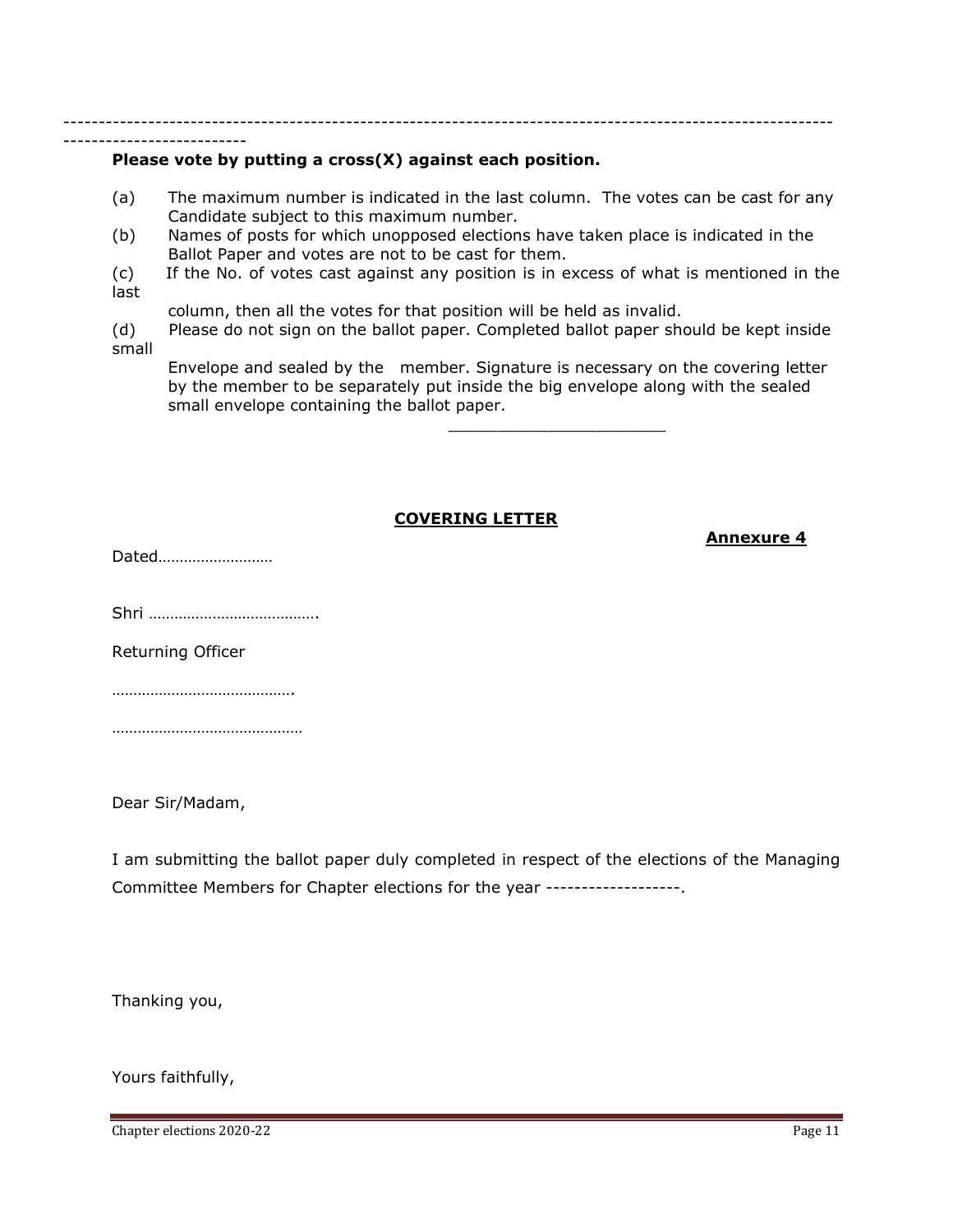…………………………………………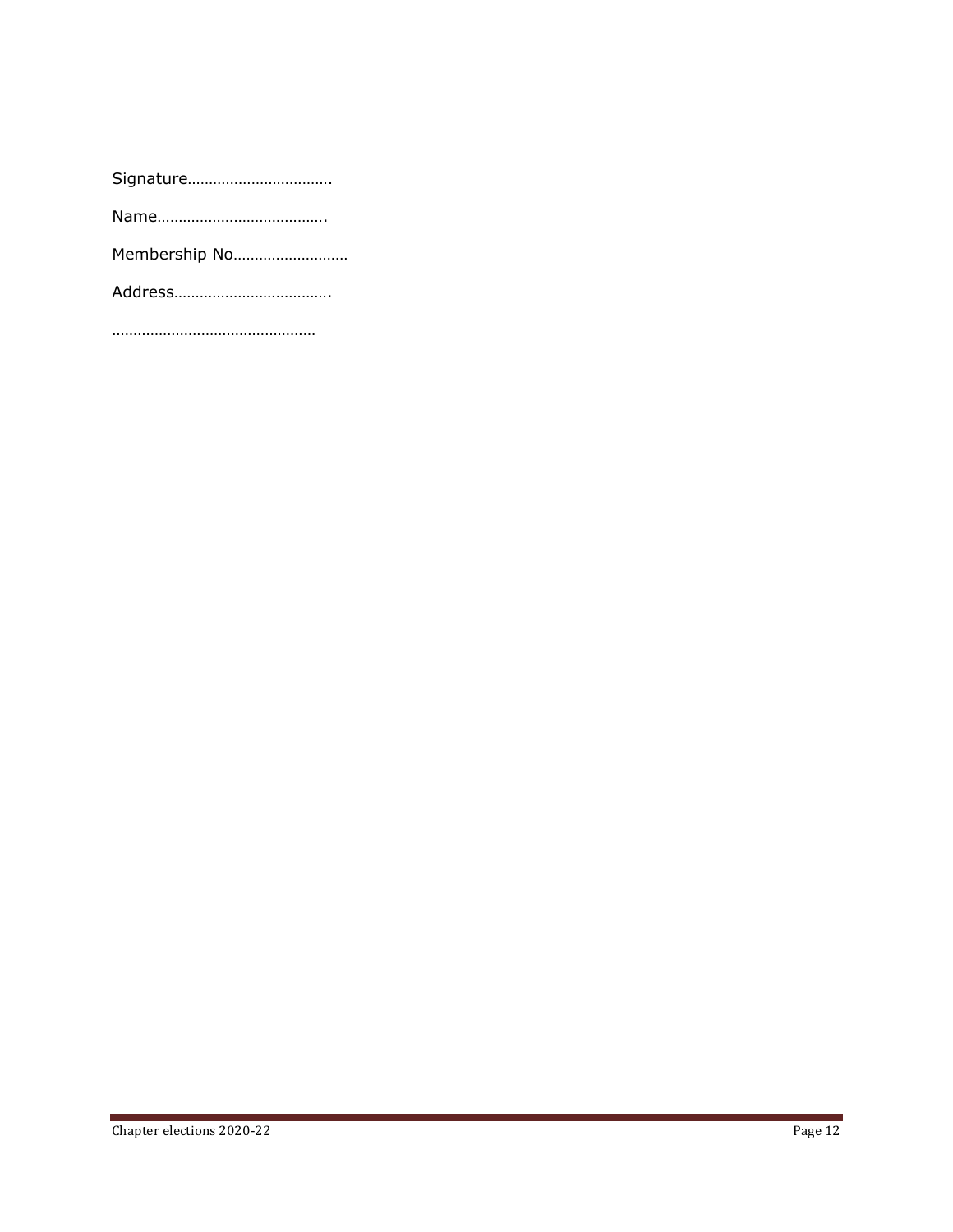#### **RECORD NOTE OF THE PROCEEDINGS AT -------- HRS ON ---------------------- FOR OPENING OF ENVELOPS CONTAINING BALLOT PAPERS AND COUNTING THEREOF FOR THE ELECTION OF MEMBERS OF THE MANAGING C0MMITTEE AND NATIONAL COUNCIL OF THE ISTD, ------------------- CHAPTER FOR THE YEAR 2020-22**

#### **PRESENT**

-----------------------------, **Returning Officer,** --------------- Chapter -----------------------------

------------------------------

#### **Introductory**

The election process for the positions of Members of the Managing Committee and National Council of ISTD, -------------------- Chapter for the year 2020-22 started on ----------------- --------- when the Members of ------------------------- Chapter were informed to send their nominations for the following positions.

| <b>Chairperson</b>                       |  |
|------------------------------------------|--|
| <b>Vice-Chairperson</b>                  |  |
| <b>Hon. Secretary</b>                    |  |
| <b>Hon. Treasurer</b>                    |  |
| <b>Members of the Managing Committee</b> |  |
| <b>Members of National Council</b>       |  |

The last date of receipt of nominations was fixed for ------------------------------- by --.00 p.m. Nominations, on receipt were opened at ------------ p.m. on -------------------. It was found that the following Nominations were received for the posts of:

| Chairperson                              |  |
|------------------------------------------|--|
| <b>Vice-Chairperson</b>                  |  |
| <b>Hon. Secretary</b>                    |  |
| <b>Hon. Treasurer</b>                    |  |
| <b>Members of the Managing Committee</b> |  |
| <b>Members of National Council</b>       |  |

#### **Issue of Ballot Papers**

A list of nominations for other positions was circulated to the candidates who were requested to send withdrawals by --------------------------- (5.00 PM). In response, withdrawal letters were received from the following:

- **1. ------------ contestant(s)** has sent his withdrawal from the position of Chairperson namely -------------
- **2. -----------contestant(s)** have sent their withdrawal from the position of Vice-Chairperson namely ---------------------------------
- **3. ------------** contestant has sent his withdrawal from the position of Hon. Treasurer namely ---------------.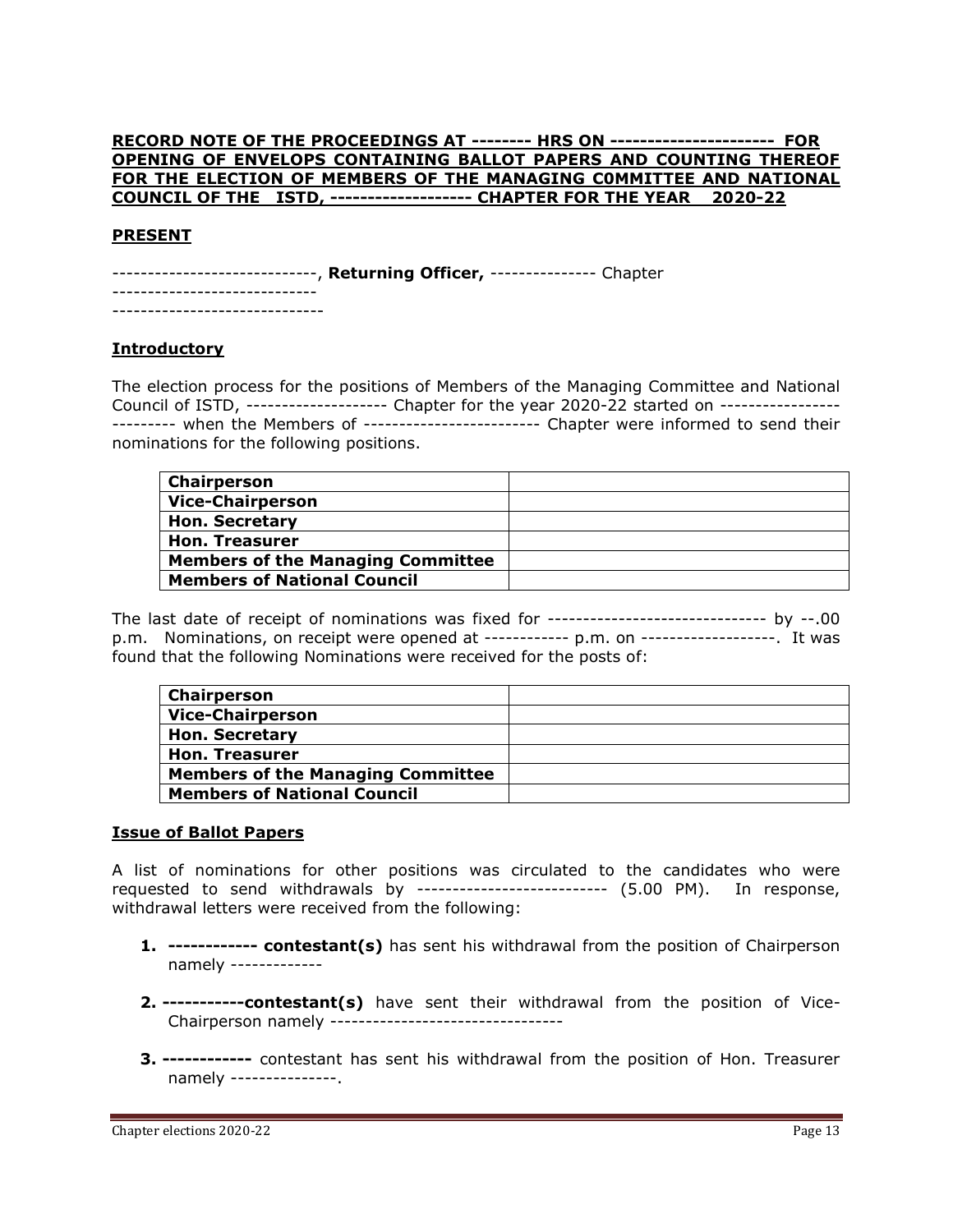- **4. --------- Contestant** has sent his withdrawal from the position of Managing Committee Member namely ------------------.
- **5. ------------- Contestant** has sent his withdrawal from the position of National Council Member namely ---------------.

A list of the contesting candidates and the ballot papers were sent on -------------------- to all the Members and they were requested to return the ballot papers duly completed by ---- ------------------ (5.00 p.m.) which was fixed as the last date for this purpose and counting the ballot papers on ----------------- (11.00 a.m.).

## **Counting of Ballot Papers**

|           | • Total Ballots Dispatched              |   |  |
|-----------|-----------------------------------------|---|--|
|           | • Ballot papers duly filled in received | - |  |
|           | • Valid Ballot Papers                   |   |  |
|           | • Invalid Ballot Papers                 |   |  |
| $\bullet$ | Ballot Papers received late             |   |  |

## **THE RESULTS ARE AS FOLLOWS:**

| <b>Chairperson / Names of the Candidates   No of Votes Received</b> |  |
|---------------------------------------------------------------------|--|
|                                                                     |  |
|                                                                     |  |
| Total                                                               |  |

**-----------------------------** is declared elected to the office of Chairperson.

| Vice-Chairperson<br><b>Candidate</b> |  | /Names of the   No of Votes Received |
|--------------------------------------|--|--------------------------------------|
|                                      |  |                                      |

**----------------------** is declared elected to the office of Vice–Chairperson.

| <b>Candidates</b> |  |  | Hon. Secretary /Names of the No of Votes Received |
|-------------------|--|--|---------------------------------------------------|
|                   |  |  |                                                   |
|                   |  |  |                                                   |
| Total             |  |  |                                                   |

**-----------------------** is declared elected as the Honorary Secretary.

| Hon.             | Treasurer /Names of |  | the   No of Votes Received |
|------------------|---------------------|--|----------------------------|
| <b>Candidate</b> |                     |  |                            |
|                  |                     |  |                            |

**------------** is declared elected to the office of Hon. Treasurer.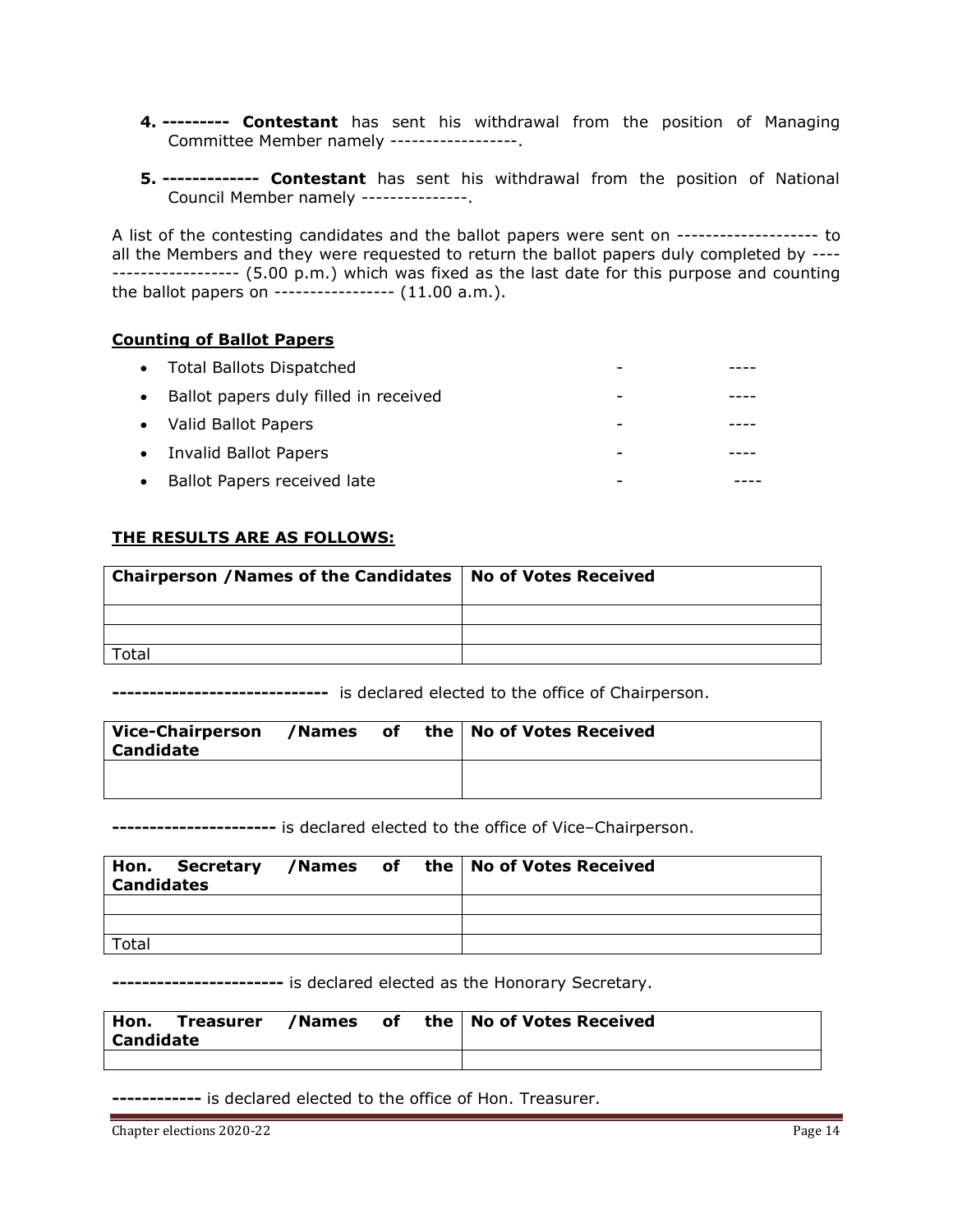# **The following are declared elected as Managing Committee members:**

# **The following are declared elected as National Council Members:**

| − |  |
|---|--|
|   |  |
|   |  |
|   |  |
|   |  |

(-----------------------------)

Returning Officer, ISTD ------------------ Chapter Elections 2020-22,

The National President ISTD

c.c: Director, ISTD

Date: